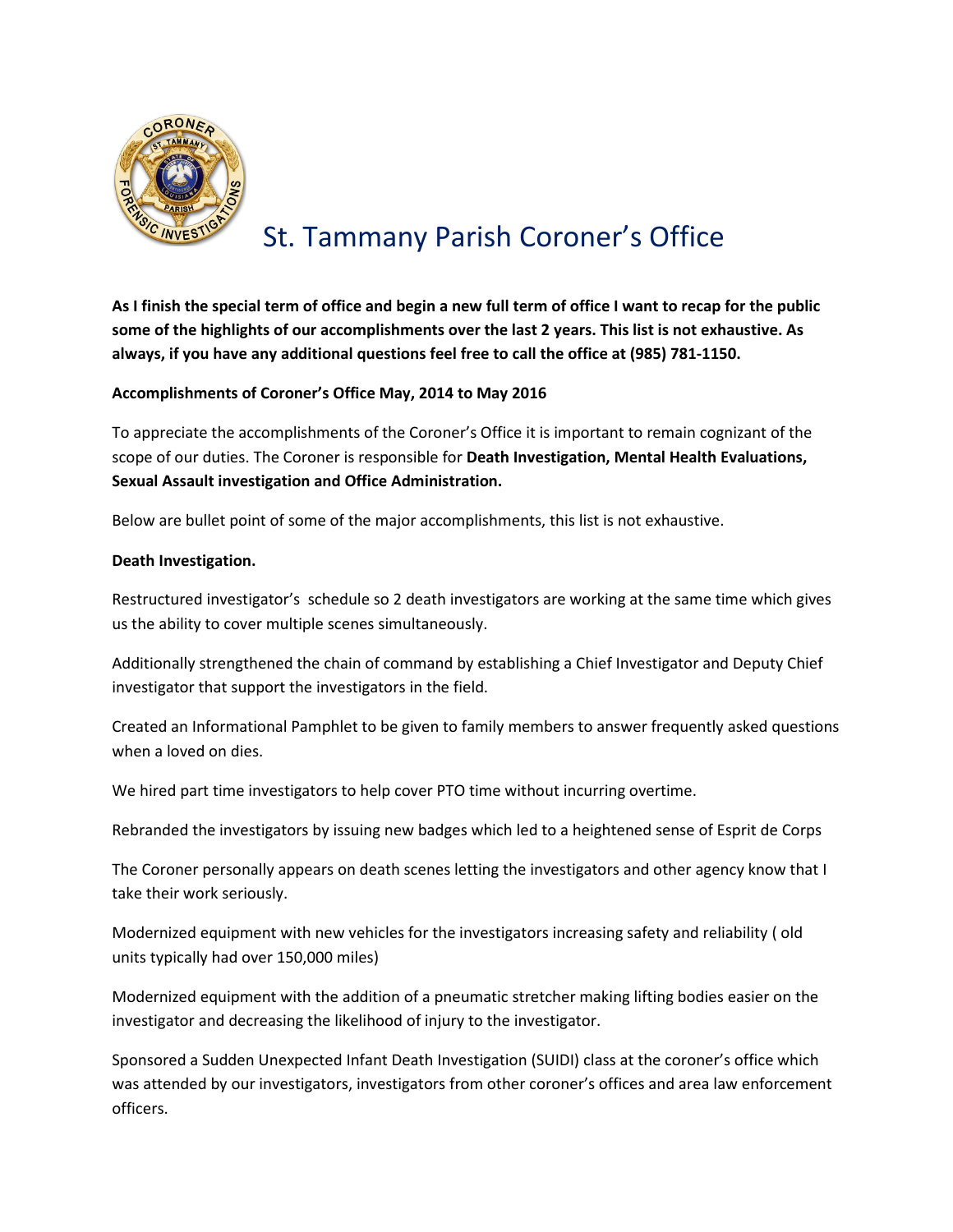Took the cooler out of storage and constructed it in the morgue to increase the capacity in the morgue and to separate "in" cases from "out" cases.

Established Pharm Link account to account for medications seized in an investigation from the time of taking custody to third party documentation of destruction.

Established a single point of contact case coordinator who works with the family to keep them informed of the process and answers questions.

Produced a co-sleeping Public Service Announcement to educate parents about the danger of unsafe sleep environments

Established a volunteer Chaplaincy Program to assist at death scenes

# **Mental Health Evaluations**

Created a Mental Health frequently asked questions informational brochure.

Instituted the use of a computer based data base MH Log to build a database of mental health activity through our office.

Moved quickly to establish a fulltime Director of Mental Health who is an experienced psychiatrist.

Hired independent contract psychiatrists so that every evaluation for an involuntary psychiatric admission via a Coroner's Emergency Certificate (CEC) is performed by a competent psychiatrist (previously these exams were often done by the pathologist or an orthopedist).

Added checks and balances to the process for an Order for Protective Custody (OPC) that included a faxed back receipt from the sheriff's department

Have personally participated in a "No Knock OPC" where a subject of an Order for Protective Custody was barricaded in her apartment, after I tried to convince her to come out and get help, we obtained a court order to enter her residence and she was taken into custody and transported for treatment without incident.

I participate in the St. Tammany Parish Behavioral Health Task Force and host the meetings at the Coroner's Office. When grant money for the task force ran out, the Coroner's Office partnered with the Parish to fund the coordinator so that critical progress would not be lost.

I participate in President Brister's Safe Haven Task Force aimed and recapturing resources from the old South East Hospital campus to establish a one stop shop for people with behavioral issues or substance abuse issues as an alternative to being warehoused in the ER or jail.

I sit on the jail diversion committee chaired by Judge Peter Garcia with participation from the District Attorney's Office, the Sheriff's Office and jail personnel as we try to develop criteria and mechanism to identify citizens that would benefit more from treatment than incarceration.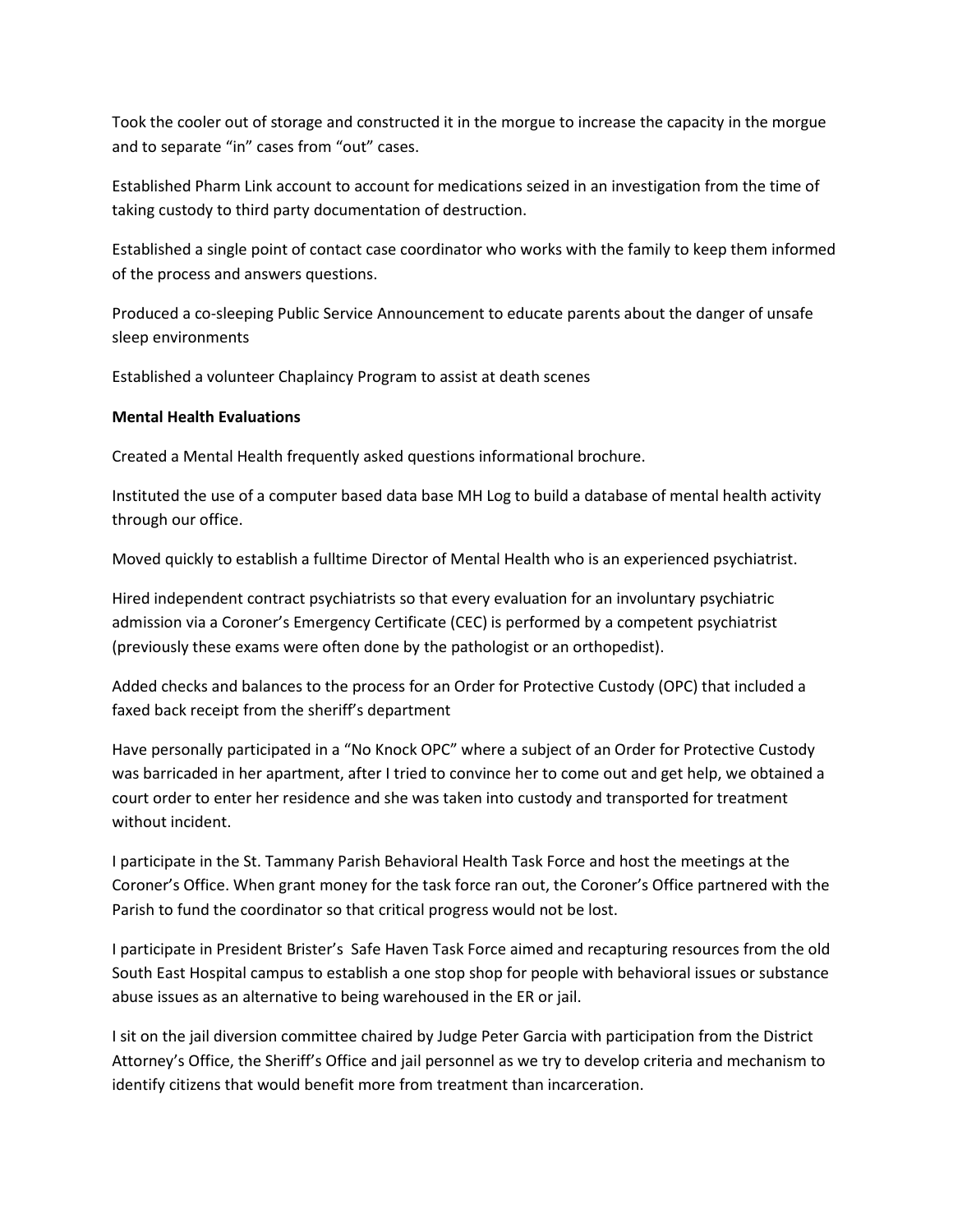I am a member of the "Know your Child" work group chaired by Senator Sharon Hewitt and supported by the Slidell Junior League which has developed an educational program for parents to alert them to early signs of mental illness, substance abuse, bullying or inappropriate internet activity.

Have delivered multiple Know your Child presentations to PTA and church groups.

#### **Sexual Assault**

We have established the Sexual Assault Forensic Examiner (SAFE) nurse who also coordinates the Sexual Assault Response Team (SART) to provide evidence based cutting edge, compassionate treatment for the survivors of sexually based offenses and to aid in the prosecution of offenders.

Establishing a corps of volunteer Sexual Assault Medical Advocates.

Have **received 1 grant from Louisiana Commission on Law Enforcement in the amount of \$49,846** and are submitting 2 additional grants to hire a second SAFE nurse and provide equipment and training to our nurses and 21 additional parishes

# **Administration**

Immediately established a collegial relationship with Parish Government through the execution of a Memorandum of Understanding and a subsequent Cooperative Endeavor Agreement **saving the office money by eliminating costly litigation.**

Came into compliance with the Louisiana Legislative Auditor report including office wide inventory and passed an Enhanced Audit as well.

Established an employee handbook and policy and procedure manual.

Instituted quarterly staff meetings and case presentations /in-service training programs.

Instituted weekly meetings of the leadership team, the coroner, office administrator, chief of operations, and chief deputy coroner.

Established an expectation of honest, transparent ethical behavior in our office and assured all employees are up to date on ethics training.

Established a web site for public information.

Hired a Public Information Officer to establish open relationships with the media.

We have opened the building for community education programs including the Sudden Unexpected Infant Death Investigation, Mental Health First Aid sponsored by NAMI St Tammany, St Tammany Outreach for the Prevention of Suicide (STOPS) Safe Talk and ASSIST classes